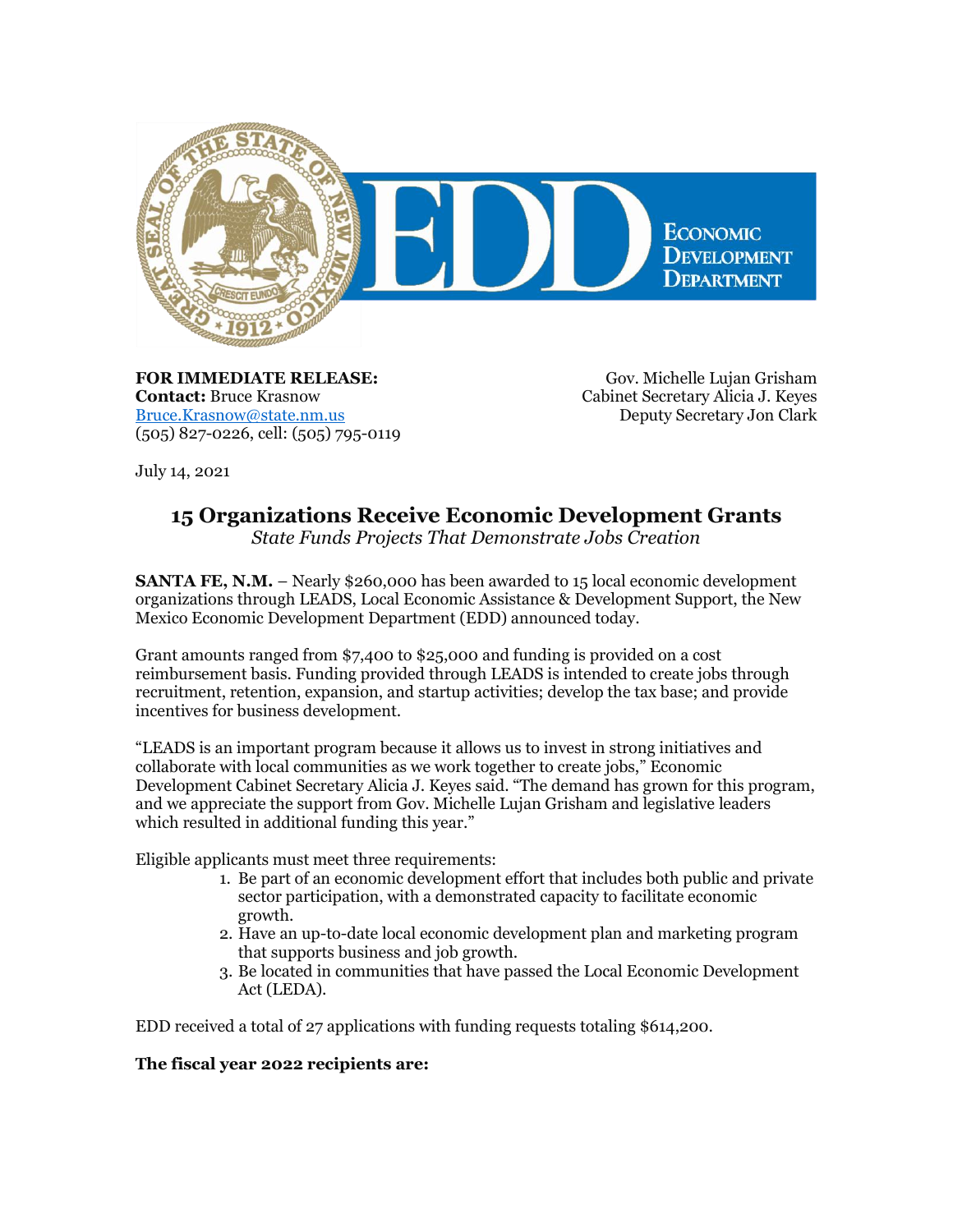[Carlsbad Department of Development.](https://r20.rs6.net/tn.jsp?f=001XX2oMQNqPW5RxkmSCjE0IY1jOG6NKtScH8jelJfbBwZyd_S6QDa4X3AGU2BvO4jf2G_Va4cyKgHv3QyLPs9mlBfYwolXiJq2ol4ja63xywjcFXUym8HGPa1_wHtrj6ork6Kz9mTLNyvkWLsPXqLVDuB4-59t3qt8&c=p1QAmRU3cE7bT6hMH1lQxQUYf4iobnIqPK3D8xmSCxGtWMmrkST4hw==&ch=cOjqPY-41knrs0MvVycvMeMjdjOIXWEgR-kghbCfaykbOUAS1G1JWg==) \$12,500 to participate in trade shows and sales missions with plans to target companies that produce hydrogen.

[Cibola Communities Economic Development Foundation.](https://r20.rs6.net/tn.jsp?f=001XX2oMQNqPW5RxkmSCjE0IY1jOG6NKtScH8jelJfbBwZyd_S6QDa4X3AGU2BvO4jfEudweNV0pkgqydBTwhfmFCOjuQKMGjHjqVLir2gmkiOCgy4Jc1g-M2cCvK5Af0NFWQwaflITediW7HX5uCOBxw==&c=p1QAmRU3cE7bT6hMH1lQxQUYf4iobnIqPK3D8xmSCxGtWMmrkST4hw==&ch=cOjqPY-41knrs0MvVycvMeMjdjOIXWEgR-kghbCfaykbOUAS1G1JWg==) \$20,000 to attend and participate in trade shows and sales missions, undertake business retention and expansion activities, and provide technical assistance to local entrepreneurs.

[Clovis Industrial Development Corporation.](https://r20.rs6.net/tn.jsp?f=001XX2oMQNqPW5RxkmSCjE0IY1jOG6NKtScH8jelJfbBwZyd_S6QDa4X3AGU2BvO4jfIcFLgIazoMJUi0KrWIfhoKorWD9FQgN8dkQoQtddeHcu13wliSAxnOJ4I_1Ni1ngI2_p9Fsg8CVwLwfBcjc2iTO9zFBUfATv&c=p1QAmRU3cE7bT6hMH1lQxQUYf4iobnIqPK3D8xmSCxGtWMmrkST4hw==&ch=cOjqPY-41knrs0MvVycvMeMjdjOIXWEgR-kghbCfaykbOUAS1G1JWg==) \$12,500 for marketing activities targeting business recruitment.

[City of Farmington.](https://r20.rs6.net/tn.jsp?f=001XX2oMQNqPW5RxkmSCjE0IY1jOG6NKtScH8jelJfbBwZyd_S6QDa4X3aHHNRQ_ba4go2-Xqzbg7xaXK2_BbJjzqCQ4FLFJUEv3ebpNuPWvyC6-EkohyfO9w4AuLrCLOEfiBFaUyr3Z7M7M2vdAoIpuXQsghZ2pT85grq6HiPCl8Q=&c=p1QAmRU3cE7bT6hMH1lQxQUYf4iobnIqPK3D8xmSCxGtWMmrkST4hw==&ch=cOjqPY-41knrs0MvVycvMeMjdjOIXWEgR-kghbCfaykbOUAS1G1JWg==) \$25,000 for a pilot program which includes a riverfront real estate development with modular units to house local businesses selling their products. The units will be owned by the city.

[Greater Gallup Economic Development Corporation.](https://r20.rs6.net/tn.jsp?f=001XX2oMQNqPW5RxkmSCjE0IY1jOG6NKtScH8jelJfbBwZyd_S6QDa4X3AGU2BvO4jf9DQEevzmR0Lgz_mE2huoA3MjNGUFvt2LiY7SbHfP4zsAFefWSAlQbyPNTAf1LlEhmd0zhJbsW4plFiffxfKFVw==&c=p1QAmRU3cE7bT6hMH1lQxQUYf4iobnIqPK3D8xmSCxGtWMmrkST4hw==&ch=cOjqPY-41knrs0MvVycvMeMjdjOIXWEgR-kghbCfaykbOUAS1G1JWg==) \$25,000 to support participation in industry trade shows and sales missions; business, retention, and expansion program; and the organization's annual Economic Roundtables.

[Los Alamos MainStreet.](https://r20.rs6.net/tn.jsp?f=001XX2oMQNqPW5RxkmSCjE0IY1jOG6NKtScH8jelJfbBwZyd_S6QDa4X-Hapf9WpJHTNX98kyacCznUmgHbcS9h4La3su9ai6FaYvwA5UG05y8WpK-LEzGhQGn1lnokX8RCGV-thpAYkn_taVMOOU2yL-sjLbd1ewT2&c=p1QAmRU3cE7bT6hMH1lQxQUYf4iobnIqPK3D8xmSCxGtWMmrkST4hw==&ch=cOjqPY-41knrs0MvVycvMeMjdjOIXWEgR-kghbCfaykbOUAS1G1JWg==) \$15,000 to pilot a retail business accelerator program.

[Lovington Economic Development Corporation.](https://r20.rs6.net/tn.jsp?f=001XX2oMQNqPW5RxkmSCjE0IY1jOG6NKtScH8jelJfbBwZyd_S6QDa4X3AGU2BvO4jfsXjJVs_QE2xLoBrAXwwaUMzQcPXl4sjWMeXbG6hSpl7ggGn-SE7DEeMFzjl-6KI5nVCwwHtAZCQKnU4K3Xo1Sw==&c=p1QAmRU3cE7bT6hMH1lQxQUYf4iobnIqPK3D8xmSCxGtWMmrkST4hw==&ch=cOjqPY-41knrs0MvVycvMeMjdjOIXWEgR-kghbCfaykbOUAS1G1JWg==) \$12,500 to attend and participate in trade shoes, create a strategic plan, including a solar project study for an industrial park, and support marketing activities.

[Mainstreet Truth or Consequences.](https://r20.rs6.net/tn.jsp?f=001XX2oMQNqPW5RxkmSCjE0IY1jOG6NKtScH8jelJfbBwZyd_S6QDa4Xze4hPSEhdMdPwaibVGk3Gs0dwFkKn4Ykz6xg6JdLqopu0jHMsPS2B3uZnA4Dt3kFJDQqUaPC4G_hiRhN-qBQrHzZq8FHmzv_w==&c=p1QAmRU3cE7bT6hMH1lQxQUYf4iobnIqPK3D8xmSCxGtWMmrkST4hw==&ch=cOjqPY-41knrs0MvVycvMeMjdjOIXWEgR-kghbCfaykbOUAS1G1JWg==) \$7,400 to survey businesses that are new to the city, seeking a better understanding of their needs while connecting them to existing resources. The goal is a more profitable place to do business.

[Mesilla Valley Economic Development Alliance.](https://r20.rs6.net/tn.jsp?f=001XX2oMQNqPW5RxkmSCjE0IY1jOG6NKtScH8jelJfbBwZyd_S6QDa4X3AGU2BvO4jfGRi8XfpSejQkZBIZ9qyQhI-2S6kbrscznHoUJHKcnapto2FCSZ3bEREfMBdYsUA55q4iMsdQb5E=&c=p1QAmRU3cE7bT6hMH1lQxQUYf4iobnIqPK3D8xmSCxGtWMmrkST4hw==&ch=cOjqPY-41knrs0MvVycvMeMjdjOIXWEgR-kghbCfaykbOUAS1G1JWg==) \$20,000 to attend trade shows, participate in sales missions, and undertake more digital marketing.

[Rio Arriba County.](https://r20.rs6.net/tn.jsp?f=001XX2oMQNqPW5RxkmSCjE0IY1jOG6NKtScH8jelJfbBwZyd_S6QDa4X3AGU2BvO4jfM-nV_ObUq7TJ16l4hVFTVGb038_-MQCup9_HrUItvMyyvosU1ywOGyN-zwqeVlY90HEAeNlJla8RD3Yd2fdDWg==&c=p1QAmRU3cE7bT6hMH1lQxQUYf4iobnIqPK3D8xmSCxGtWMmrkST4hw==&ch=cOjqPY-41knrs0MvVycvMeMjdjOIXWEgR-kghbCfaykbOUAS1G1JWg==) \$15,000 for improvements to the Oñate Center for the purpose of housing two relocating businesses and to serve as a co-packing facility for local food producers and startups.

[Rio Grande Community Development Corporation](https://r20.rs6.net/tn.jsp?f=001XX2oMQNqPW5RxkmSCjE0IY1jOG6NKtScH8jelJfbBwZyd_S6QDa4X3AGU2BvO4jf4hRZYo4JB5ciH6E61hja-EL9TnQdur2GhkG6g63lCTmhj91kT3KuHaQEyWBFk0PY-apGuM4zJM4=&c=p1QAmRU3cE7bT6hMH1lQxQUYf4iobnIqPK3D8xmSCxGtWMmrkST4hw==&ch=cOjqPY-41knrs0MvVycvMeMjdjOIXWEgR-kghbCfaykbOUAS1G1JWg==) (RGCDC). \$15,000 to pilot a program that is an expansion of the Mixing Bowl food business incubation program, supporting local food growing and production businesses. RGCDC manages the South Valley Economic Development Center and commercial kitchen.

[Sandoval Economic Alliance.](https://r20.rs6.net/tn.jsp?f=001XX2oMQNqPW5RxkmSCjE0IY1jOG6NKtScH8jelJfbBwZyd_S6QDa4X3AGU2BvO4jfc1xoj0NYDUDE2qUnun_ktGMwYHtlA82U6rSJSdYeNqx-D9va5kF_oPfhG7i3_UKbJMRlmEDLlbo=&c=p1QAmRU3cE7bT6hMH1lQxQUYf4iobnIqPK3D8xmSCxGtWMmrkST4hw==&ch=cOjqPY-41knrs0MvVycvMeMjdjOIXWEgR-kghbCfaykbOUAS1G1JWg==) \$20,000 for phase two of an economic gardening initiative which includes networking events, digital marketing assistance, and more.

[Santa Fe Business Incubator.](https://r20.rs6.net/tn.jsp?f=001XX2oMQNqPW5RxkmSCjE0IY1jOG6NKtScH8jelJfbBwZyd_S6QDa4X3AGU2BvO4jfChVASCwr3WyVLzrz_U_lGxFf2iPxv9b-DuVu2EC-AJFvhJ0Pzzx6LajpVR2_5I4Zh27hRljlw6s=&c=p1QAmRU3cE7bT6hMH1lQxQUYf4iobnIqPK3D8xmSCxGtWMmrkST4hw==&ch=cOjqPY-41knrs0MvVycvMeMjdjOIXWEgR-kghbCfaykbOUAS1G1JWg==) \$15,000 for the next phase of a program, now in its third year, that provides essential training for business startups.

[Tucumcari Economic Development Corporation.](https://r20.rs6.net/tn.jsp?f=001XX2oMQNqPW5RxkmSCjE0IY1jOG6NKtScH8jelJfbBwZyd_S6QDa4X3AGU2BvO4jftoVFsFIakqNPYXbDBL81xG6y4BCV5X0AnhFvsbT2PsKZzslmXkf6CZggquHnBeo9L3p6l4U0TAjeCXaSli-wUA==&c=p1QAmRU3cE7bT6hMH1lQxQUYf4iobnIqPK3D8xmSCxGtWMmrkST4hw==&ch=cOjqPY-41knrs0MvVycvMeMjdjOIXWEgR-kghbCfaykbOUAS1G1JWg==) \$20,000 will support its marketing program, including trade show and sales mission participation.

[WESST.](https://r20.rs6.net/tn.jsp?f=001XX2oMQNqPW5RxkmSCjE0IY1jOG6NKtScH8jelJfbBwZyd_S6QDa4X5GY1Z9vTr61Qs9WcC7FxHSuwrLmrFn6P6wxYBNc703KapCPW0ffaW2Q75FCAQNKbmBCuWZGvtMEVCg0fuVQ3pA=&c=p1QAmRU3cE7bT6hMH1lQxQUYf4iobnIqPK3D8xmSCxGtWMmrkST4hw==&ch=cOjqPY-41knrs0MvVycvMeMjdjOIXWEgR-kghbCfaykbOUAS1G1JWg==) \$25,000 leveraged with EDA grant funds to expand technical assistance and support for creative economy business development in Northern New Mexico to now include McKinley and San Juan Counties.